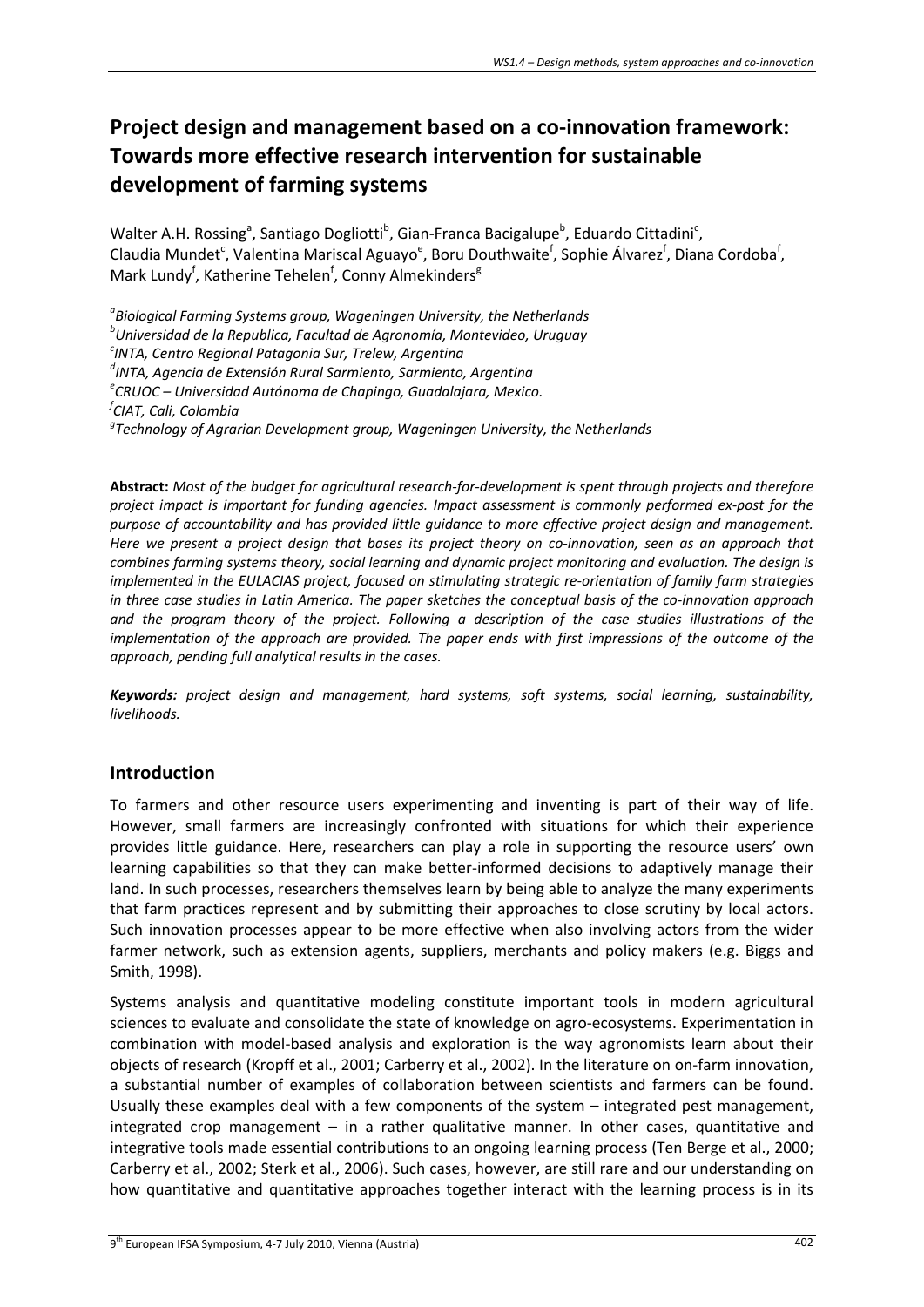infancy (Walters, 2007; Sterk et al., 2008). A range of conceptual frameworks on learning for sustainable natural resources management were put forward (e.g. Armitage et al., 2008; Giller et al., 2008; Pahl‐Wostl, 2009), but the practical implementation of these frameworks requires further attention (Armitage et al., 2008; Cundill and Fabricius, 2009).

Much of the budget for agricultural research in general and research‐for‐development in particular is spent through projects and therefore project impact is an important concern for funding agencies (Douthwaite et al., 2003). Impact assessment is commonly performed in an ex‐post manner, and aims to identify and value the changes in practice that can be attributed to the project for the purpose of accountability. Such analyses are wrought with controversy over aims and methodologies (Bickman, 2000), and have as yet provided little guidance for better project design and management (Horton and Mackay, 2003). A different perspective on project impact assessment suggests to use project monitoring and evaluation not only for accountability but also to enhance learning during the implementation of the project (Carberry et al., 2002; Douthwaite et al., 2003). Aim of this paper is to present the concepts and tools mobilized for a learning‐oriented project design and management scheme in the EULACIAS<sup>1</sup> project. The project started early 2007 and focused on stimulating strategic re-orientation of family farm strategies in Latin America, based on a combination of hard and soft systems approaches. We describe the conceptual framework that was used to guide the project's design and management, and present the assumptions underlying the project's activities. We then introduce the case studies, and describe the approaches mobilized in the three core domains of the project. Awaiting comprehensive analysis of results, we end with a discussion of first impressions emerging from the project.

## **Conceptual framework**

#### **Complex adaptive systems and innovation**

In EULACIAS, farms and their institutional context are understood as Complex Adaptive Systems (CAS) *(*Axelrod and Cohen, 2000). A CAS consists of agents, entities which can make things happen, along with the artefacts and strategies that they use in their interactions with other agents and with artefacts. Evaluation of the results of these interactions leads to selection of strategies or artefacts to copy, or recombine or to the invention of new ones. This evolutionary process introduces novelty. Learning selection has been proposed (Douthwaite, 2001) as a process by which the generated variation is evaluated and discarded or remoulded and included in practices. Such CAS cannot be managed in a linear way due to many unknown interactions and feedbacks between system components. Management should rely on stimulating and understanding variation in the types of agents, strategies, artefacts and their interactions, the selection processes by which the "fitness" of an agent, strategy or artefact is assessed, and the subsequent processes that allow the fitter to survive and spread (Douthwaite, 2001). This implies that management of variation, selection and survival, and spread of novelties requires attention in development-oriented research projects. Another implication of a CAS perspective is that the many unknown interactions and feedbacks between system components create systems that are inherently uncertain or to some degree unknowable in their dynamics and likewise the effects of management interventions. Therefore, while planning is important to coordinate activities between project partners, readiness to adapt planning becomes part of the planning activity.

#### **Program theory of EULACIAS**

The program theory of a project or program describes the underlying assumptions on how a program or project will work to achieve intended outcomes (Petrosino et al., 2000). Developing a program theory is assumed to increase transparency and tractability of activities, for both accountability and learning.

<sup>1</sup> <sup>1</sup> European – Latin American Co‐Innovation of Agro‐ecoSystems; FP6‐2004‐INCO‐dev‐3; contract nr 032387; http://www.eulacias.org/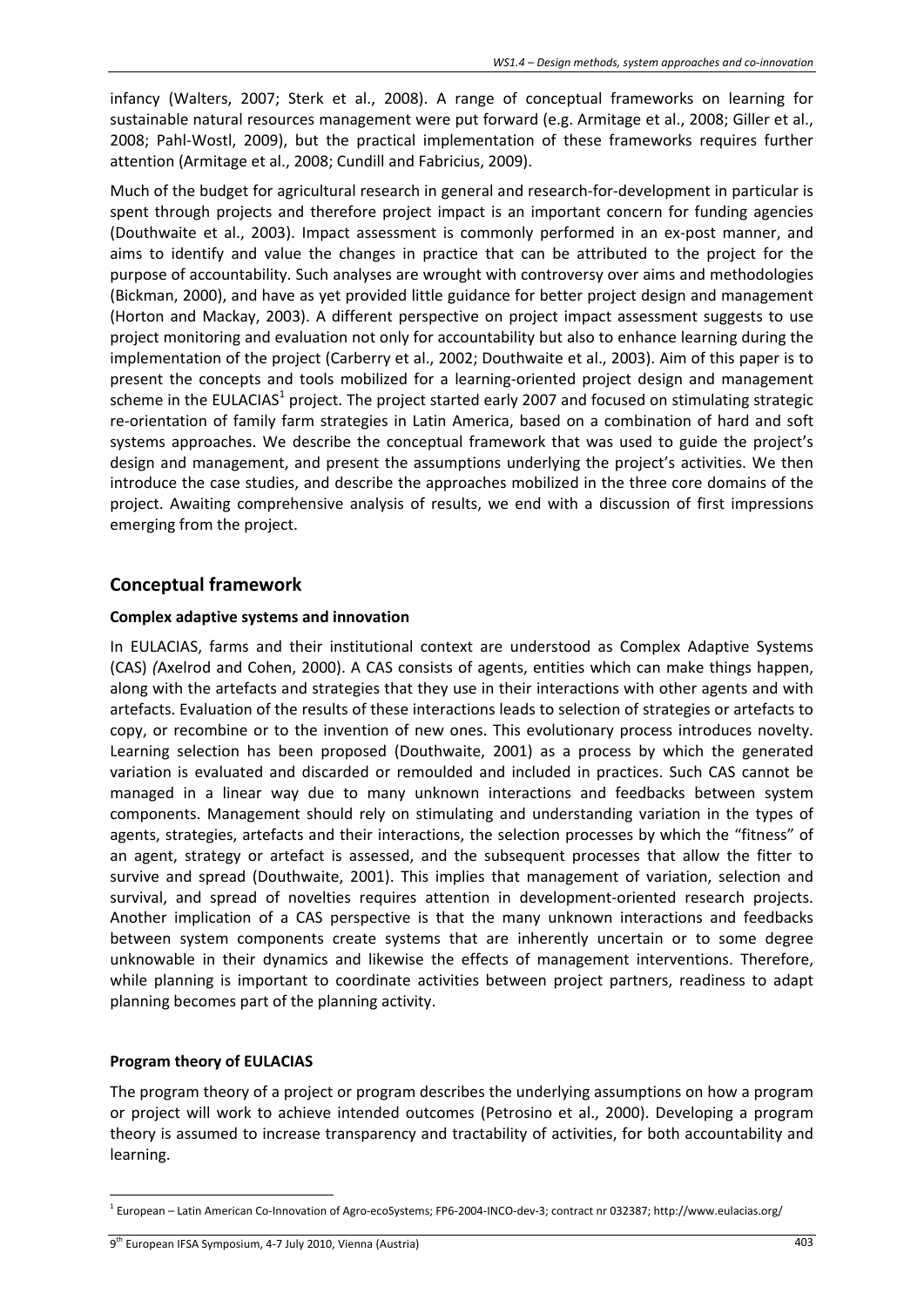EULACIAS departs from the assumption that smallholders in emerging economies such as those in Latin America who are producing for markets are easily caught in a vicious cycle of unsustainability. The typical farmers' response is to increase the intensity of production by increasing inputs and share of cash crops, and by taking up farming on marginal parts of their land. This intensification uses substantial inputs of labor and capital and has often resulted in resource base degradation which in turn negatively impacts on productivity as well as net farm income. A major cause of this downward spiral is that the adaptation of farmers to changing conditions is mostly incremental, short-term oriented and only rarely involves strategic re‐design of their rural livelihood strategies as a whole (IAASTD, 2009). As a result, livelihoods become locked‐in on unsustainable development tracks. Alternative developmental tracks are possible when socio‐economic improvements are combined with improved natural resource use. Such economically and agro-ecologically diversified livelihood options do not come as validated technology packages waiting to be adopted by farmers. Alternatives need to be built up on farms and in complete value chains in a process of innovation of the prevailing socio‐technical system.

In innovation systems thinking (e.g. Smits and Kuhlmann, 2004; Fagerberg et al., 2005), innovation is seen as an interactive, non-linear process resulting from the interaction between heterogeneous actors and emerging technological and institutional change. Farms are equivalent to complex adaptive systems and subject to continuous production, evaluation and selection of novelty. In this framework, any significant innovation in farming systems is seen as a result of a change in human conduct and therefore requiring an individual and collective learning process (Leeuwis, 1999). Researchers can play a role in supporting the learning of resource users and other stakeholders. Researchers themselves learn by being able to analyze the many experiments that farm practices represent. Learning for innovation thus involves cognitive learning (about 'things you did not know') but also reframing, i.e. learning to understand the mindset or mental models that underpin how oneself and others operate. The new, emerging mental frames form the basis for the search for more creative and more collective solutions (Aarts, 1998).

The innovation systems perspective considers researchers to be one of the actor-networks which needs to link to other networks in the innovation system to be successful (Sumberg, 2005; Edquist, 2007). The stakeholders to link up with are considered to be next users or end users of technologies as well as politically important actors. In the research cycle, Giller et al. (2008) distinguish 4 phases, labeled describe, explain, explore and design. Each phase has a different mix of qualitative and quantitative systems methods to understand current systems or explore potential changes. This kind of systems thinking provides the means to explore consequences of changes in systems management at different levels, from field to farm and institutional environment to reveal conflicts between alternatives and to provide directions for promising development tracks.

In EULACIAS the focus is on the farming system and its components soils, crops, feed, animals and manure. Not in all farming systems all components will occur, but it is important to start from an inclusive perspective. Performance indicators are negotiated. The performance of the farming system is expressed in terms that are locally specific, partly based on global considerations, partly based on local agendas. The farming system is affected by management of the farmer, and by the prevailing socio-technical system, which includes the markets the farmer uses for buying and selling, and the rules and regulations that s/he is subject to.

The collective learning process about the innovation system needs to be embedded in project design. Monitoring and evaluation tools should be mobilized and developed to allow continuous reflection on project progress and to guide adjustments in project goals and activities. Thus, systems approaches, dynamic project monitoring and social learning are the three key constituents of the project's 'co-innovation' approach, which itself needs to be built up in situ.

#### **Three case studies**

Case studies were developed in Argentina (AR, sweet cherry production systems in Patagonia), Mexico (MX, dairy production systems in west Michoacán) and Uruguay (UY, peri‐urban vegetable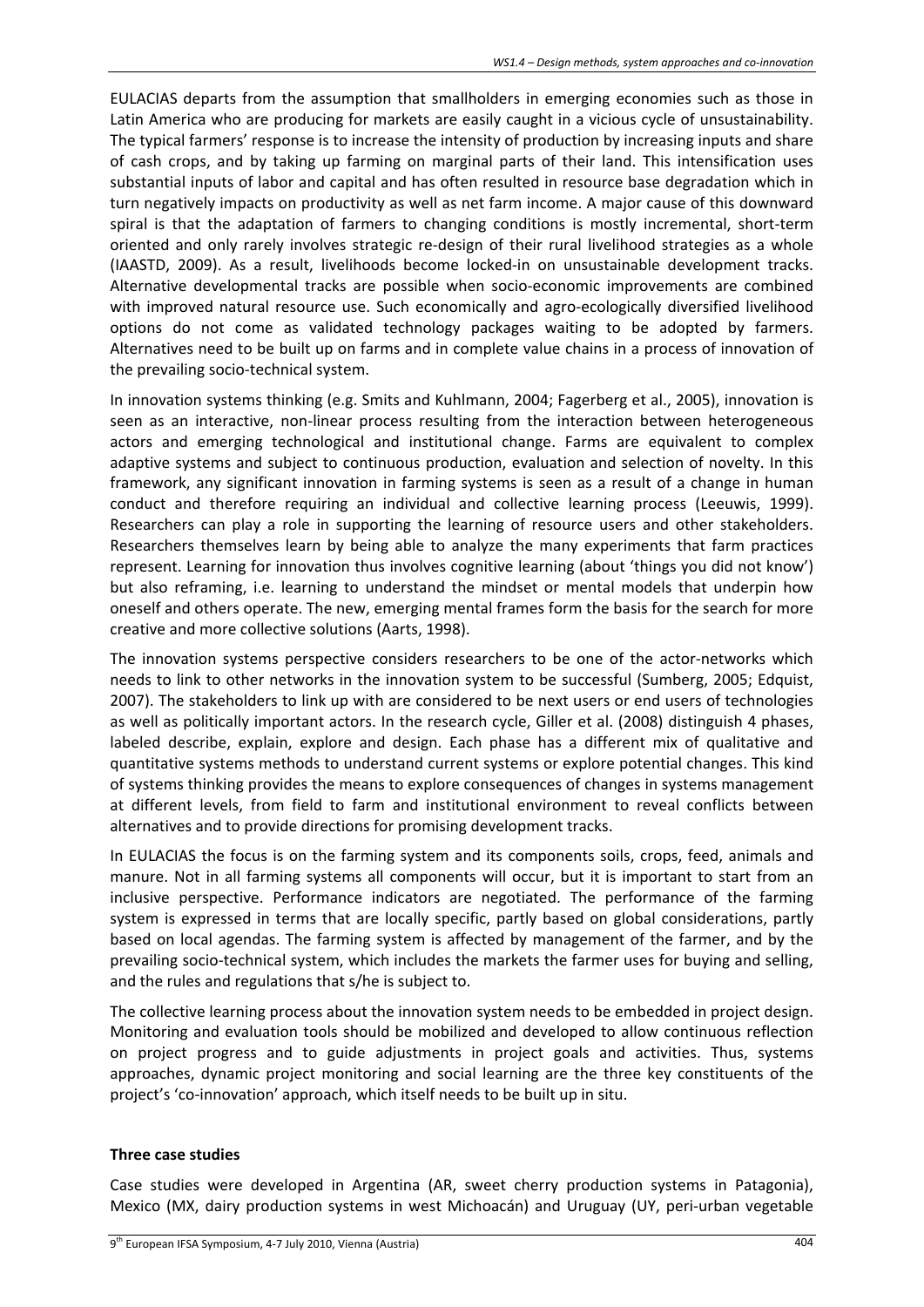systems around Montevideo). Criteria for selecting the cases were: i) existing involvement of the lead researchers with local stakeholders; ii) occurrence of innovation dynamics independent of the project; iii) willingness of researchers to develop the three elements of co-innovation; iv) willingness of local stakeholders to host the project.

The cases had different innovation histories. In Patagonia, Argentina, production takes place in three valleys. In one valley production started as long ago as 30 years, while the others started 15‐20 years later. Stimulus for uptake of cherry production came from government programs. Low and variable yields along with marketing problems had prompted intensification of farmer demand for support. Research and farm communities had developed relatively independently, the intermediary extension service mainly having the role of giving operational and tactical advice. The case study leader had completed a model‐based exploration of technical development options for the cherry production systems (Cittadini, 2007; Cittadini et al., 2008). The model suggested the need to diversify to reduce peak labour demand and reliance on a single commodity, in order to increase net return and reduce risk. A clear intervention proposal did not exist at the start of the project. In the course of the project, participatory diagnosis of production techniques and product quantity and quality were carried out on all farms.Based on these results farm‐specific action plans were developed, decided on and executed. The researcher team consisted of agronomists and one social scientist in training. The institute supported the idea of more interactive work linking research and extension, and had experimented with new ways of working in a previous project.

In Mexico, researchers had done a scoping study for the region and identified both on‐farm technical problems and social and institutional issues as hindrances for development of dairy farms. The study created the basis for interaction between the region and the researchers who provided courses on technical and marketing topics in the run‐up to the project. Farmers were particularly interested in making their businesses more profitable and saw environmental issues as secondary. Interventions were targeted both at the farm and the farm community level. At the farm level,researchers hypothesized that costs could be reduced by better using internal resource flows, especially related to feeding strategies. Discussing this idea with the farmers prompted a diagnosis of the biophysical functioning of the participating farms to identify resource flows and reflect on alternatives based on researcher experience. At the farm community level, stimulating social organization and marketing was taken up, using cheese production as a focal point. A proposal which would provide funding for a development‐oriented project to which EULACIAS could link up early‐on was unexpectedly rejected. As a result the representation of the project in the region was limited to 2‐3 permanent staff. The researcher team consisted of animal scientists, a dairy processing expert, and social scientists. During the project the leadership changed. At the start of the project there had been little prior exposure to systems approaches and quantitative models.

In Uruguay scoping studies and model‐based design had been done a few years before the start of the project (Dogliotti, 2003; Dogliotti et al., 2005). Farmers were concerned about decreasing yields which they ascribed to decreasing soil quality and climate change. To test strategic re-arrangement of vegetable farms a project had been started in close interaction between researchers and 6 farmers, supported by farmer unions and local policy makers. The EULACIAS project continued and expanded this initial project. Instead of continuing to intensify cropping systems, the researchers proposed to grow crops in wider rotations, using green manures and animal manure, and focus on the quality of labour input. In addition, infrastructure on farms was adjusted to better cope with erosion events. A team of extension agents, agronomists, farm economists and rural sociologists was created to interact with 16 farms and monitor changes in farm operation and the farmers' experiences thereof. Already one year after implementation of the radical changes, farmers saw improvement of their soils and yields, and the project became well supported by institutions.

The cases constitute different biophysical and social contexts in which a similar approach was adopted; however the actual implementation differed, depending on the production system, the researcher teams and the institutional settings including markets.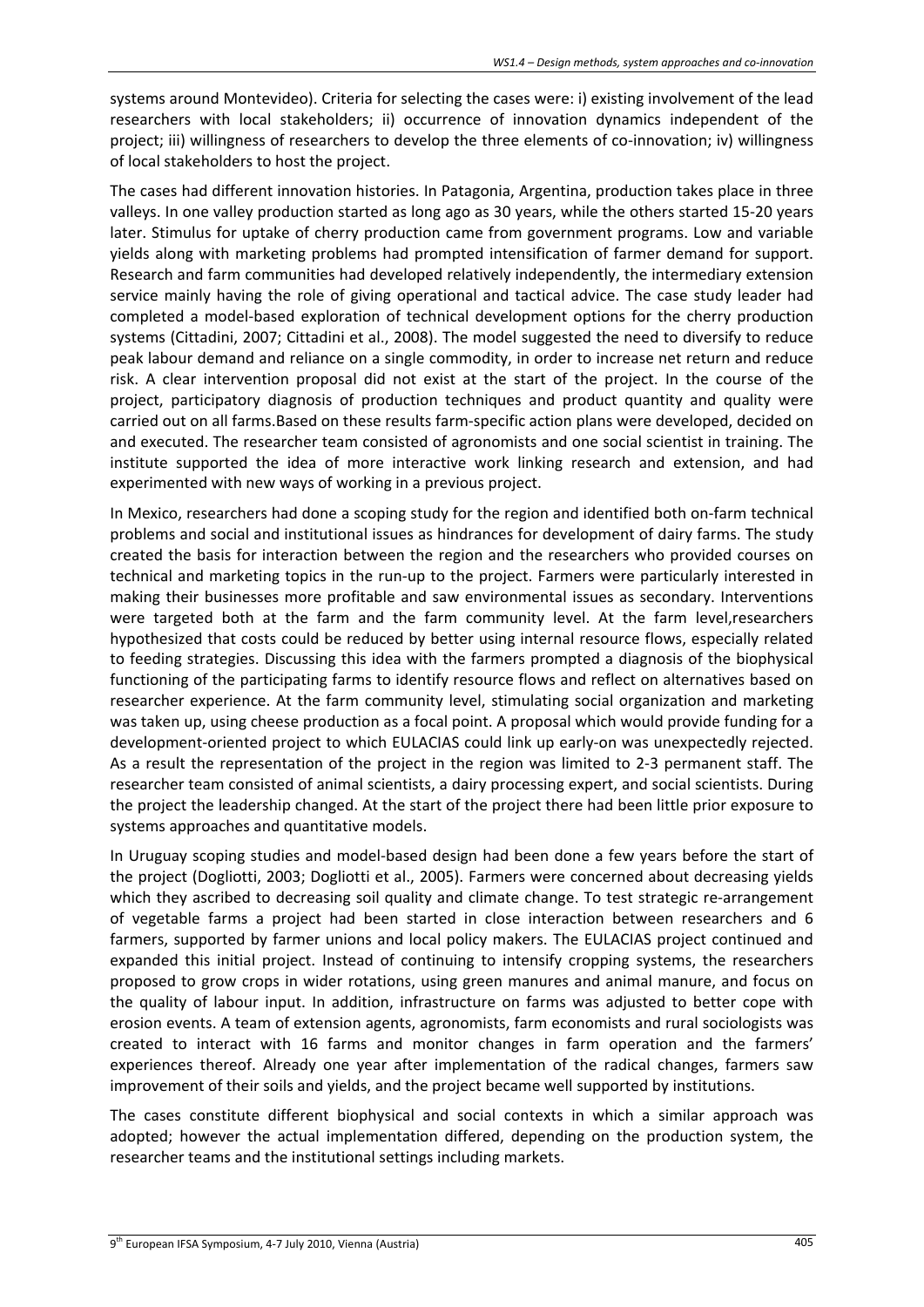## **Implementation of the three co‐innovation constituents**

This section describes the implementation of the three cornerstones of co-innovation - dynamic project monitoring, systems approaches and social learning – in the project. Each description ends with an illustration taken from the cases. As explained in the introduction, a comprehensive analysis is pending. Instead, the final section will address first impressions.

#### *Dynamic project monitoring*

The execution of the EULACIAS project was embedded in an evolving framework of dynamic project monitoring activities – the first of the three cornerstones of co-innovation - at different levels: the project as a whole, the case study subproject, the case study team, the interaction with individual farmers, and the interaction with the biophysical-social-economic farming system (Table 1). At each level, activities were defined to contribute to project monitoring, and feedback of results to planning and decision making was decided.

At the level of the project as a whole, i.e. the three case studies and the 7 research partners, monitoring concerned accountability to the funding body through yearly reports. Adjustment of activities among the scientific partner teams and sharing of experiences took place during 4 full project meetings and approximately half‐yearly Management Team meetings.

At the level of the case studies, planning started with a Participatory Impact Pathways Analysis (PIPA) workshop (Douthwaite et al., 2003) in which key stakeholders in the case study designed the project logic frame based on a problem tree, a visioning exercise and an assessment of the different networks of actors and institutions that needed to change to achieve the project's objectives. The PIPA workshop was followed up by reflection workshops each 6-10 months in which the multistakeholder case study team reviewed progress and planning, capturing results in an outcomes logic framework. Most Significant Change (MSC; Davies and Dart, 2005) stories were collected from stakeholders that were part of the identified networks, to provide a way to take feedback into account. Field days provided a means to scale out results to other farmers and local policy makers.

The case study research teams also had their meeting cycles, varying from monthly (UY) to halfyearly (AR and MX). The most frequent interactions took place between researchers and farmers during farm visits. These encounters were recorded in a number of cases. Finally, the biophysical and socio-economic performance of the farming systems were recorded based on the MESMIS sustainability indicator framework (Masera et al., 2000). Choice of indicators was partly common across the cases, partly case‐specific. Selection of the indicator framework was part of a long process in which research leaders discussed by Skype which indicators to use from the original framework, which to skip, and which to add. An example of the way the case study teams organized their interactions is given in Fig. 1 for the UY team. An illustration of an MSC story from Argentina is given in Fig. 2.

| Level in project                                                  | <b>Dynamic monitoring</b><br>activities                                        | <b>Frequency</b>                         | <b>Formal M&amp;E Methods</b>                                                |
|-------------------------------------------------------------------|--------------------------------------------------------------------------------|------------------------------------------|------------------------------------------------------------------------------|
| Project as a whole                                                | Reporting to funding body;<br>Full project meeting reports;<br>Management team | Yearly<br>4x in 3.5 yr<br>6-10-monthly   | Deliverables and milestones<br>As above + timeline<br>As above + assessment  |
| Case study (farmers,<br>extension, policy<br>makers, researchers) | PIPA workshop;<br>Reflection workshops<br>Field days                           | At start<br>1-2x yearly<br>4-5x yearly   | Problem tree; network<br>analysis; outcomes logic<br>framework<br>Exit polls |
| Case study research<br>team                                       | Recording and observation                                                      | Between monthly<br>and 2-4x yearly       | Outcomes logic framework,<br>MSC                                             |
| Individual farmer                                                 | Observation, discussion                                                        | Fortnightly (Mx and<br>Uy); monthly (Ar) | <b>MSC</b>                                                                   |
| Farming system                                                    | Observation                                                                    | Fortnightly (Mx and<br>Uy); monthly (Ar) | MESMIS <sup>1</sup>                                                          |

**Table 1.** Role of dynamic project monitoring at different levels in the project.

<sup>1</sup>Masera et al., 2000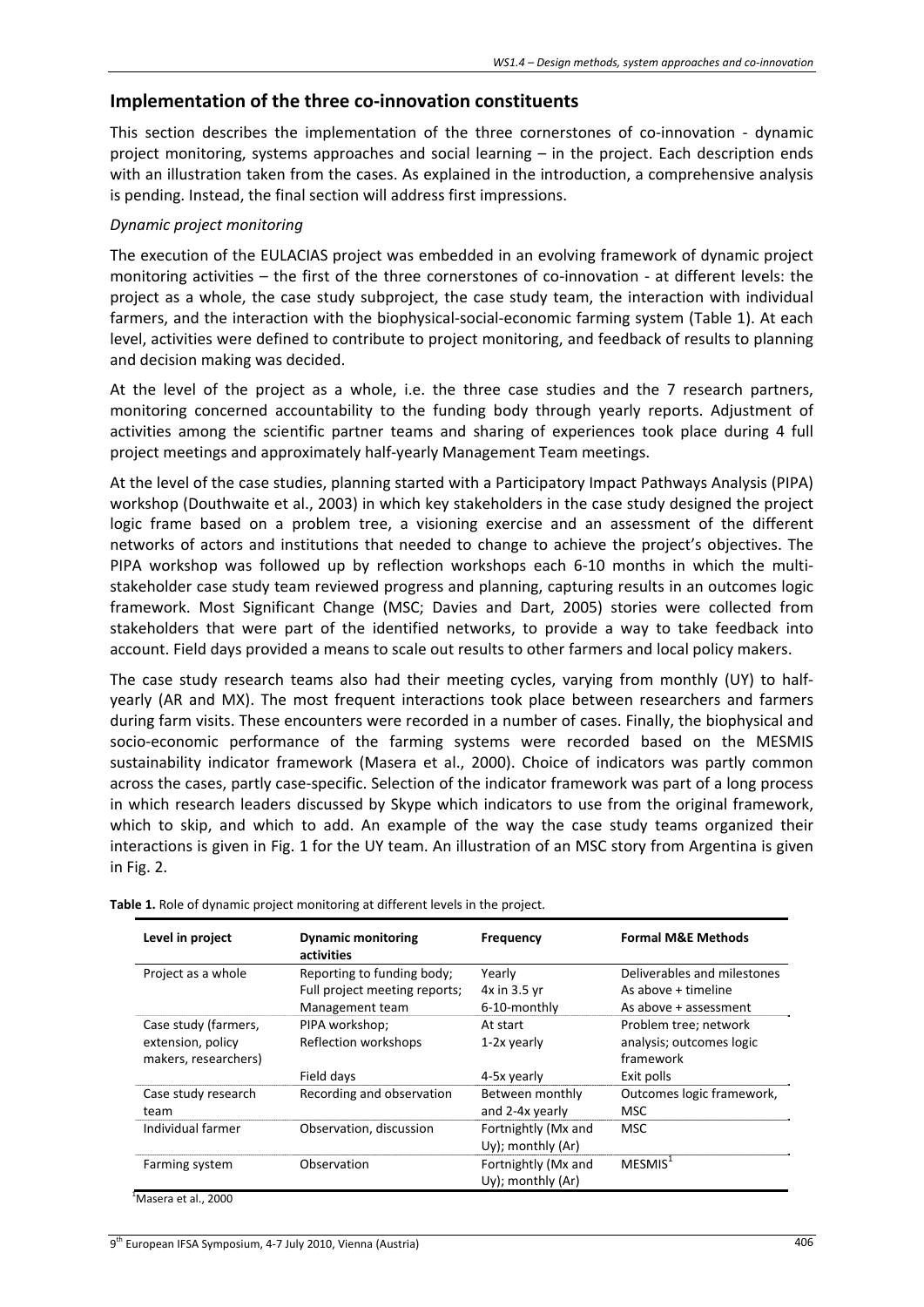

**Figure 1.** Timeline and activities in the Uruguay case study.

#### *Systems approaches*

During the full project meetings the system under consideration was defined as described in Fig. 3. Most detail was distinguished in the on-farm part. Here, a distinction was made in soil, crops, feed, animals, manure and their management. The biological components are measurable 'states' in the cycles of matter (e.g. expressed as carbon, nitrogen, phosphorous, potassium, money) and energy. Such cycles are found on mixed farms. Not all farms in the project were mixed farms. Yet this representation was chosen to stimulate thinking on options to reduce external dependence of the farms, in the EULACIAS program theory at the root of the vicious cycle of unsustainability on family farms. Markets, rules and regulations, and organizations involved in providing inputs and absorbing outputs from farming systems were considered 'driving factors' of the farming systems. They were assumed to determine the conditions under which farms had to operate. Farming systems in turn were assumed not to be able to influence the drivers. This is a classical way of distinguishing a system in ecology, described as consisting of interrelated components which is affected by its environment but does not influence the environment. The farms the project worked with were considered to be representative for farm types in the wider region. Studies were executed to delimit the various farm types. In this way, results found for individual farms could be 'scaled up' to regional consequences.

#### FARMER: 1; LOCATION: SARMIENTO; DATE: July 2009

What changes have you observed in the last season that can be attributed to the work done by EULACIAS team? Firstly I can remark that the monitoring of phenological stages and foliar index estimation were done accurately and now we *have that information.*

Secondly I think it was important that they help us define exactly which varieties are asked by markets. We understood that this is a great disadvantage in our orchards and we have made the decision to change varieties during this season. There is support from the team and activities are achieved as planned. I have also understood that my training system needs more *evaluation and experimentation. I have decided to change spacing as a trial.*

And the most innovative practice I have incorporated this year is the leaching of salts by irrigation. I think I will continue performing this practice as we use drip irrigation and fertigation. I know the types of soils that I have and I realize that they erode with usage. The sustainability research should put emphasis on the cost analysis. The business is not profitable *enough at the moment.* 

**Figure 2.** Example MSC story from the Argentinean case study.

Thus, the project dedicated most of its resources to describing and explaining current farming systems, and exploring options for changes-to-the-better. This is different from an inclusive innovation system approach in which many of what here are called drivers are assumed to be components of the system that need to be analyzed and re‐designed to improve the functioning of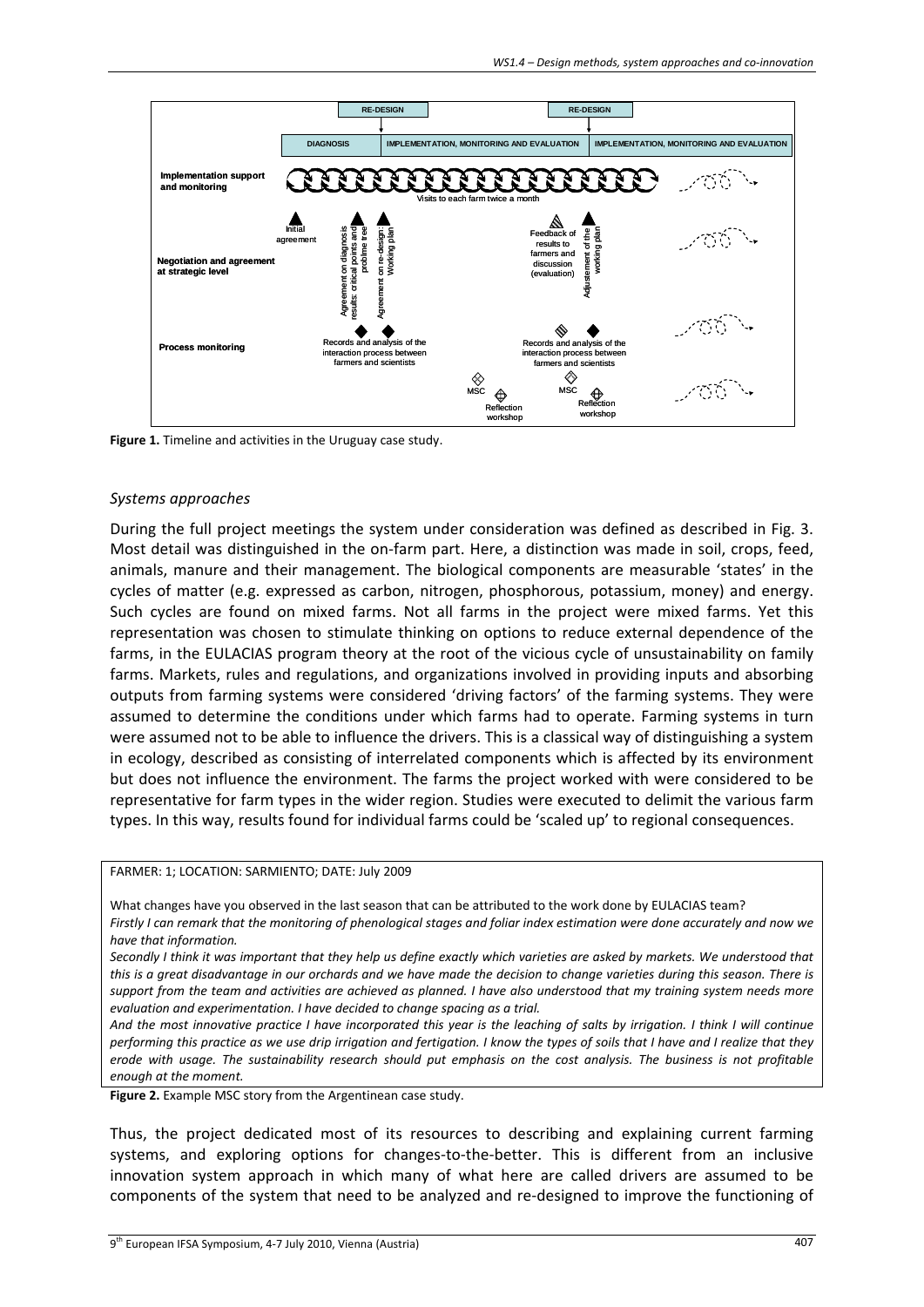the system as a whole. The reason for this focus on what could be called a sub‐system of the innovation system is that the project felt that farmers could insufficiently be mobilized unless their day‐to‐day on‐farm management problems would be addressed in a substantial way. However, particularly when considering development options for farms, the way in which drivers are thought to evolve has major repercussions on conclusions about the success of alternative farming systems.

The evolution of system drivers was addressed in a subproject aimed at elucidating scenarios (Contini et al., this volume). A Delphi methodology was developed for the case studies in AR and UY. In a first round, questionnaires were distributed to experts that had pledged their participation. In a second round the results of the first round were summarized. Experts were asked to reflect on their initially taken positions in view of the opinions expressed by the other experts, thus aiming for a consensus result. In MX a questionnaire‐based approach was deemed not fitting due to too little expert commitment. Instead, focus groups were organized during which opinions were sought via a facilitator‐directed process. Only one round was completed. In addition, stakeholders in some cases were sensitized to the approach by doing an exercise during a reflection workshop. The results of the scenario studies were used as feedback to the reflection meetings, and resulted in input for the explorative bio‐economic model studies. The latter were so far only executed in UY (Casagrande et al., this volume).

Quantitative models were applied particularly by some members of the research teams to better diagnose critical elements in the farming systems, i.e. to direct the description and explanation of observed phenomena. A second use of models was to explore the consequences of changing current land use strategies, i.e. use the models to reveal the window of opportunity and how it is affected by current land use and current system drivers. This design-oriented application was only achieved in Uruguay, where diagnosis of current systems was more advanced at the start of the project than in the other cases. Computer models were mobilized on feed rations of animals, quality and quantity of manure produced, soil organic matter dynamics, NPK balances, wind and water erosion, and optimal pruning (Table 2).

In none of the cases models took an emblematic position. The concept of a systems approach, however, did have a central role, and served to put items on the agenda (e.g. role of leaf area index and soils in cherries, role of manure use in dairy farms) and create a distinctness of the research group as 'systems scientists'.

### *Social learning*

The third cornerstone of co-innovation, social learning, constituted part and parcel of activities at each of the levels distinguished for dynamic project monitoring (Table 1) and the systems approaches. Nature and quality of interactions among researchers and between researchers and others in the innovation system and farming system were constantly on the agenda of the case study teams, driven forward by the Co-innovation workpackage and the case study leaders. In AR, the large variation in quality of soils prompted a series of soil studies. Results of these studies were discussed in study groups of researchers and farmers in the field. Topics started on remediation of soil problems, but evolved into a general diagnosis of critical success and failure factors on farms. This was revealing for both the farmers (e.g. Fig. 2) and for the scientists who started to understand the reservations of the farmers to the current organization of extension. In UY, the diagnosis revealed high labour input at low returns per hour. Plans were discussed in which the cultivated area was reduced drastically to just meet market demand, and planned rotations brought further structure to farm planning. To the farmers this constituted a major shift in perception, as their response to decreasing returns had been to increase the area cultivated. To the researchers it became clear that their earlier strategic planning tools should now be complemented with tactical planning tools in order to better meet farmer demand for discussion support.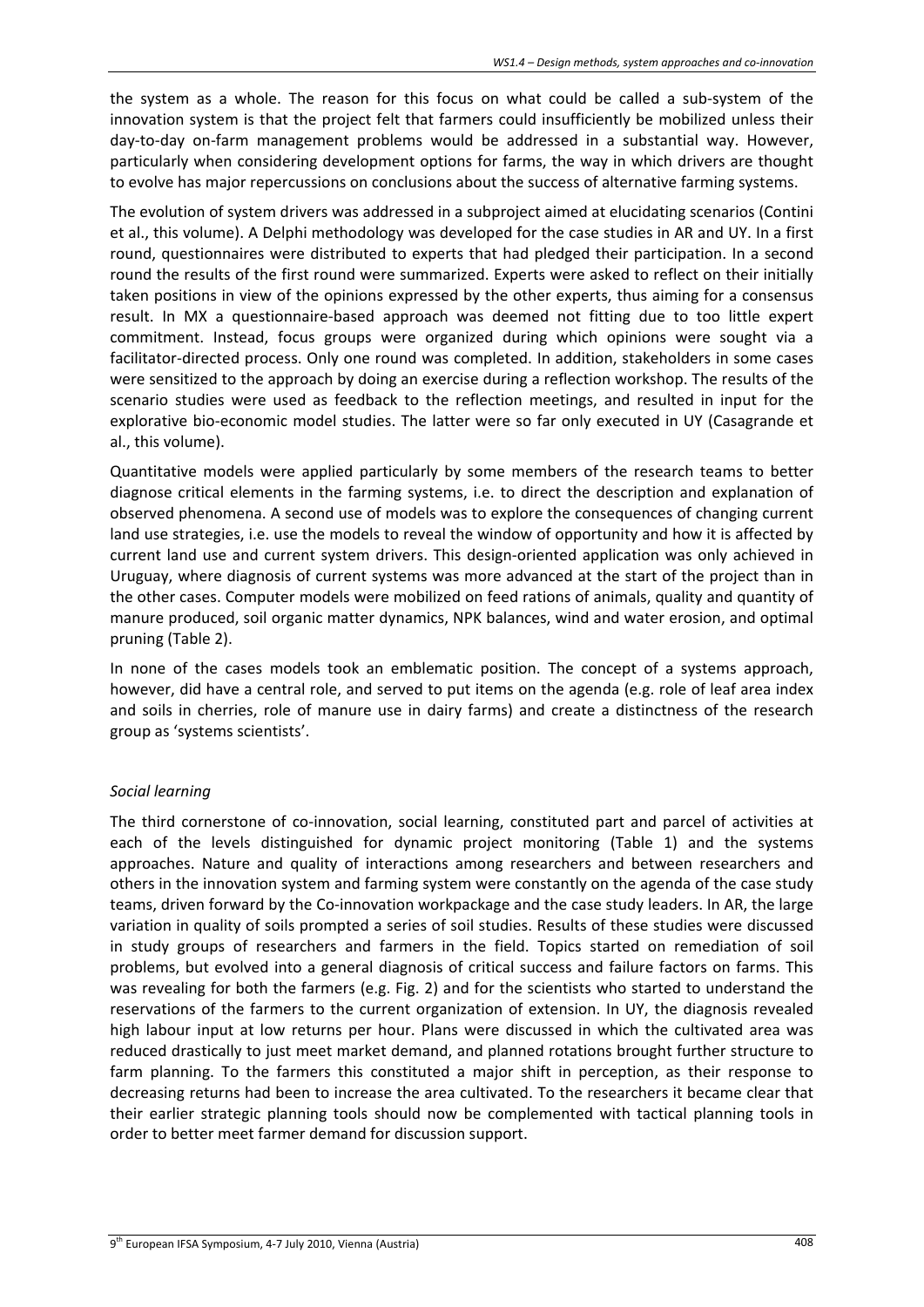

**Figure 3.** System representation in EULACIAS: The farming system, its components and their interactions (left), and the regional population of farming systems and their drivers (right).

# **First impressions**

Pending the full analysis of the co-innovation approach based on the final reflection workshops, we here present some preliminary observations on the skill of the project design in achieving more effective research intervention.

The complex adaptive systems (CAS) perspective that is the conceptual basis of co-innovation stimulated thinking about generating and valuing variation, rather than trying to impose a generic blueprint per case study. Generating variation particularly involved making visible existing variation in farming methods and their consequences through diagnosis. This involved describing and explaining farming systems and their setting in terms of markets and institutions and took up most of the time in most of the case studies. Diagnosis did not add material variation, but revealed existing variation in terms and perspectives which were new, e.g. nutrient balances, money flows and leaf area index. In the UY case new variation was generated by exploring new farming systems in computer models (Casagrande et al, this volume). For some farmers this very quickly resulted in new ideas which they implemented. In AR for example, the participatory soil studies showed major impediments to root development due to soil compaction and sodic layers. Farmers started experimenting with soil flushing methods. In MX dry-season feedlot feeding was shown to result in substantial amounts of plant nutrients in the feedlot area. By suggesting the feedlots to be part of the crop rotation farmers were able to benefit from the manure deposited by the cattle. This was quickly taken up by some, who then started to think about moving the cattle through several feedlots to manage the manure amounts deposited in relation to crop demand. This 'innovation' – new composition of existing parts - created a bridge between plant and animal production and reduced in theory the dependency on external inputs of plant nutrients.

The systems approach created a perspective that enabled disciplinary specialists to see their knowledge as part of a larger relevant whole. Thus the approach may have contributed to a broader perspective of action‐oriented researchers on the object of research. Instead of considering 'just' plant nutrition, weed dynamics or erosion, these aspects were confronted with each other and with other knowledge domains. This meant that researchers also had to arrive at a basic understanding at the interdisciplinary level. A few researchers worked with quantitative models. It was interesting to see how these experiences re-focused attention based on the relative quantitative importance of various phenomena. In contrast to these positive aspects, treating markets and institutions as exogenous drivers of the system under consideration (Fig. 3) may not have been most effective, as important market constraints might have warranted attention alongside on‐farm technical constraints. This seemed to be especially the case in AR, where major distrust existed between growers and marketing partners, and to a lesser extent also in Mexico.

The emphasis on building agreement on the dynamic project goals with the group of stakeholders, i.e. next users, end users and politically important actors, may well have questioned the traditional distribution of responsibilities: researchers as experts, farmers as problem owners and extension as (partial) problem solvers. Farmers appreciated commitment of the teams to their specific situation,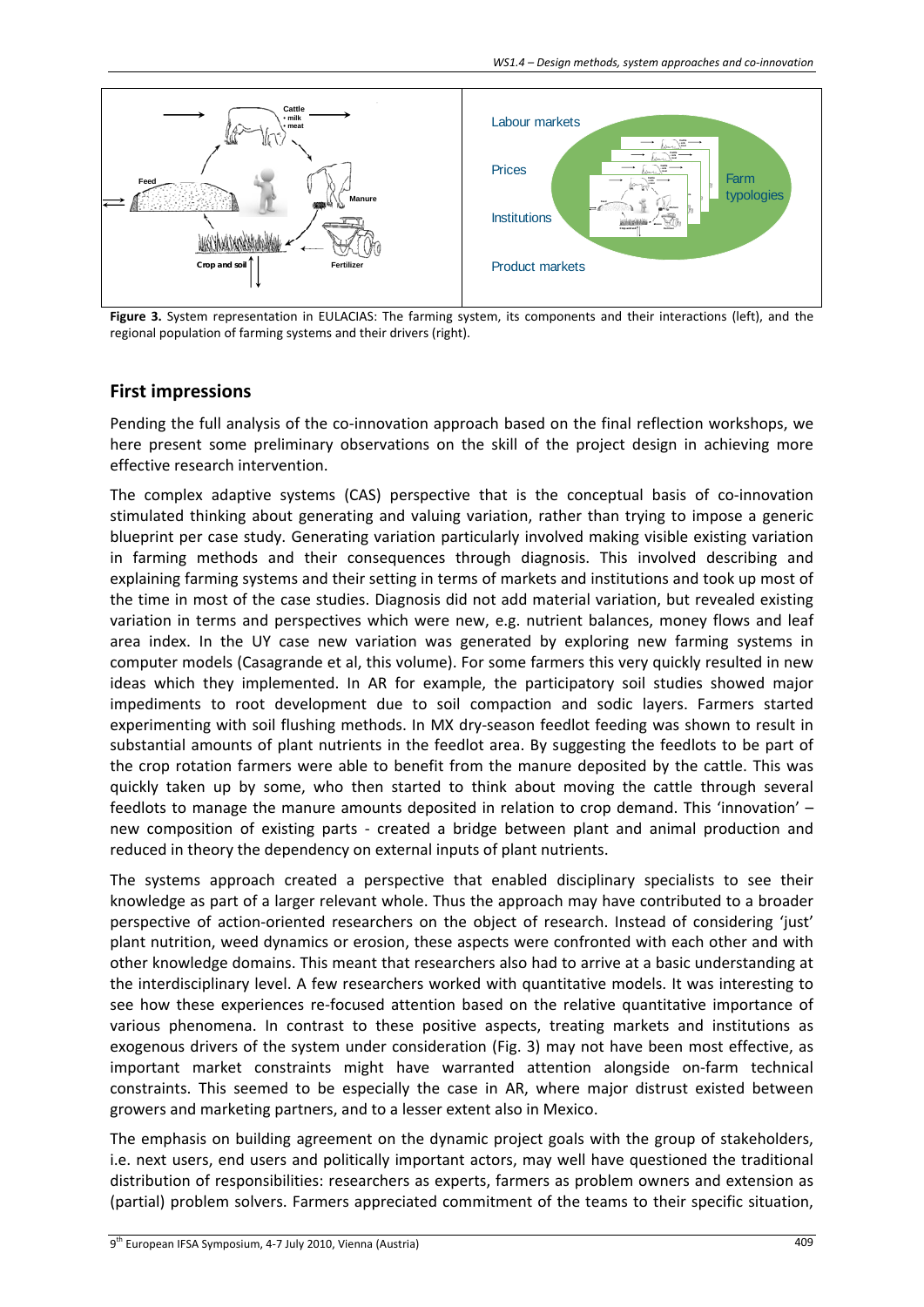rather than seeing them as experts who visit occasionally and offer general advice. Researchers and extensionists molded and remolded their initial ideas on key problems of a farm and on alternatives until sufficiently convincing information was obtained and farmers agreed on conclusions. Keeping policy makers in the loop was a minor but constant activity of the case study leaders, in line with the ultimate desire to scale up the results. Thus, the notion of constructed reality and coalition building played a major role in thinking in the project, in line with the CAS basis.

Both in AR and UY the project was linked to other projects that provided a development setting. This allowed the project to keep its research-orientation. The link also offered financial, personnel and infrastructural scale‐benefits. In MX a similar development‐oriented project did not materialize. This may well have affected the effectiveness of the case study. Senior researchers were stationed several hundreds of kilometers away from the case study, tied up in teaching duties while a small local team had to take care of day-to-day operation. This may have interfered with full unfolding of the project's potential. If confirmed, this supports earlier views that project-based interventions are best linked to existing and ongoing local innovation dynamics (Biggs and Smith, 1998).

Constructing the co‐innovation approach constituted very much work‐in‐progress during the project. It took some time until this became apparent. Once apparent and agreed upon, co-innovation became a term that researchers started to fill in and give meaning, supported by their experiences in the cases. Thus, the term acted as a condensation point for experiences and expertise of the project participants. During this construction process the case study teams felt 'alone' at times, because both the process and the products were not always clear at the micro-level. The project would have benefitted from systemic instruments that map reflection and social learning more clearly, supported by a larger team of social scientists with relevant background to support project management on a day‐to‐day basis.

In a review of 30 adaptive management programs in fisheries Walters (2007) identified three key difficulties in their implementation: failure to comprehend the need for management experiments, lack of leadership in implementation and inadequate funding for monitoring. In the EULACIAS project the CAS perspective may well have overcome the first key difficulty by stimulating identification and explanation of variation. Dynamic project monitoring and the emphasis on social learning were operationalized to counter the second and third key difficulties. The outcomes of the project will have to be measured in terms of changes in practices as well as changes in ways of working. The results of the final reflection workshops in the case studies with the stakeholders planned in May 2010 and an in-depth evaluation of all monitoring information collected will provide a test of the tentative conclusions arrived at here.

| Role              | Argentina                                                                                                                         | Mexico                                                                                                                                  | Uruguay                                                                                                                                                              |
|-------------------|-----------------------------------------------------------------------------------------------------------------------------------|-----------------------------------------------------------------------------------------------------------------------------------------|----------------------------------------------------------------------------------------------------------------------------------------------------------------------|
| Describe          | Database at sector level;<br>database per farm (N=15)                                                                             | Database at sector level;<br>database per farm (N=6)                                                                                    | Database at sector level;<br>database per farm (N=16)                                                                                                                |
| Explain           | Modules on<br>- cherry production<br>- water use<br>- nutrient balances<br>- wind erosion<br>- labour film<br>- farm gross margin | Modules on<br>- dairy production<br>- crop production<br>- nutrient balances<br>- water erosion<br>- labour film<br>- farm gross margin | Modules on<br>- crop production<br>- beef production<br>- water use<br>- nutrient balances<br>- water erosion<br>- labour film<br>- capital needs<br>- family income |
| Explore           | Multi-period LP, time<br>horizon 20 yr; scenarios                                                                                 | Farm balance model;<br>scenarios                                                                                                        | Short term: cropping plan tool;<br>Mid term: Scenarios + LP                                                                                                          |
| (Select a) Design | Not implemented                                                                                                                   | Not implemented                                                                                                                         | Cropping plan tool                                                                                                                                                   |

**Table 2.** Role of quantitative systems approaches in each of the case studies.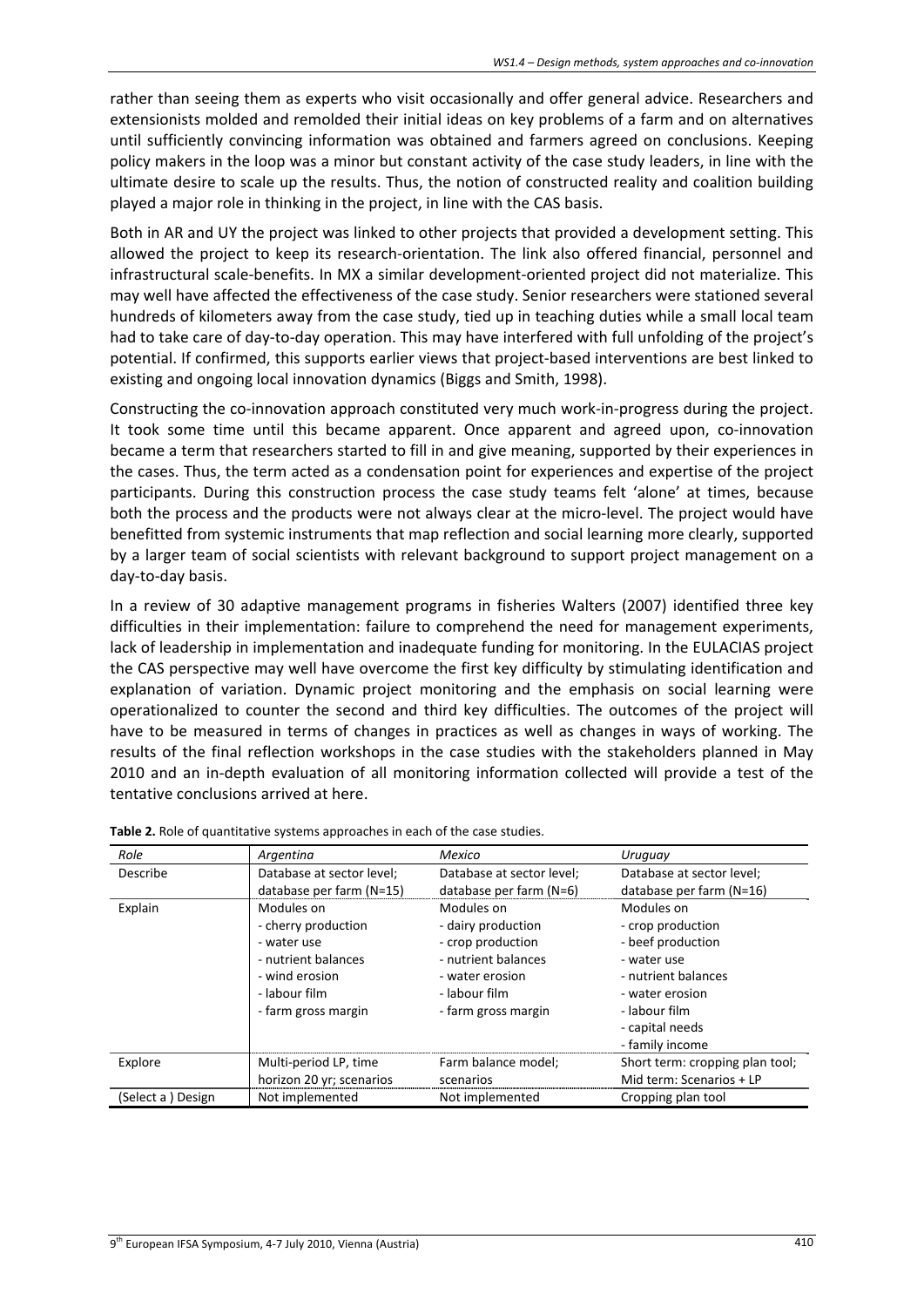#### **References**

- Aarts, M.N.C. (1998) Een kwestie van natuur; een studie naar de aard en het verloop van communicatie over natuur en natuurbeleid. Ph.D. Thesis, Wageningen University, The Netherlands.
- Armitage, D., Marschke, M. and R. Plummer (2008) Adaptive co-management and the paradox of learning. *Global Environmental Change* 18: 86‐98.
- Axelrod, R. and M.D. Cohen (2000) *Fostering complexity*. Basic Books.
- Bickman, L. (2000) Summing up program theory. *New Directions for Evaluation* 87: 103‐112.
- Biggs, S. and G. Smith (1998) Beyond methodologies: Coalition‐building for participatory technology development. *World Dev.* 26: 239‐248.
- Carberry, P.S., Hochman, Z., McCown, R.L., Dalgliesh, N.P., Foale, M.A., Poulton, P.L., Hargreaves, J.N.G., Hargreaves, D.M.G., Cawthray, S., Hillcoat, N. and M.J. Robertson (2002) The FARMSCAPE approach to decision support: farmers', advisers', researchers' monitoring, simulation, communication and performance evaluation. *Agricultural Systems* 74: 141‐177.
- Casagrande, M., Dogliotti, S., Groot, J., Aguerre, V., Abbas, A., Albín, A., Chilibroste, P. and W. Rossing, 2010. Exploring options for sustainable farming systems development for vegetable family farmers in Uruguay using a modeling toolkit. Proceedings 9th European IFSA Symposium, 4‐7 July 2009, Vienna (Austria).
- Cittadini, E.D. (2007) Sweet cherries from the end of the world: options and constraints for fruit production systems in South Patagonia, Argentina. Ph.D. Thesis Wageningen University.
- Cittadini, E.D., Lubbers, M.T.M.H., de Ridder, N., van Keulen, H. and F. Claassen (2008) Exploring options for farm-level strategic and tactical decision-making in fruit production systems of South Patagonia, Argentina. *Agricultural Systems* 98: 189‐198.
- Contini, C., M. Gabbai, L. Omodei Zorini and B. Pugh (2010) Involving stakeholders in the exploration of sustainability perspectives and innovations of farming systems: a case study from Latin America. Proceedings 9th European IFSA Symposium, 4‐7 July 2009, Vienna (Austria).
- Cundill, G. and C. Fabricius (2009) Monitoring and adaptive co-management: Towards a learning-based approach. *Journal of Environmental Management* 90: 3205‐3211.
- Davies, R. and J. Dart (2005) The 'Most Significant Change' (MSC) Technique: A Guide to Its Use. http://www.mande.co.uk/docs/MSCGuide.pdf
- Dogliotti, S. (2003) Exploring options for sustainable development of vegetable farms in South Uruguay. Ph.D. Thesis Wageningen University.
- Dogliotti, S., M.K. van Ittersum and W.A.H. Rossing (2005) A method for exploring sustainable development options at farm scale: A case study for vegetable farms in South Uruguay. *Agricultural Systems* 86:29‐51.
- Douthwaite, B., 2001. *Enabling innovation*. Zed Books. London and New York.
- Douthwaite, B., Kuby, T., van de Fliert, E. and S. Schulz (2003) Impact pathway evaluation: an approach for achieving and attributing impact in complex systems. *Agricultural Systems* 78: 243‐265.
- Edquist, C. (1997) *Systems of innovation, technologies, institutions and organizations*. Pinter, London.
- Fagerberg, J., Mowery, D.C and R.R. Nelson (2005) *The Oxford handbook of innovation*. Oxford Univ. Press.
- Giller, K.E., Leeuwis, C., Andersson, J.A., Andriesse, W., Brouwer, A., Frost, P., Hebinck, P., Heitkönig, I., van Ittersum, M.K., Koning, N., Ruben, R., Slingerland, M., Udo, H., Veldkamp, T., van de Vijver, C., van Wijk, M.T. and P. Windmeijer (2008) Competing claims on natural resources: what role for science? *Ecology and Society* 13(2): 34. [online] URL: http://www.ecologyandsociety.org/vol13/iss2/art34/
- Horton, D. and R. Mackay (2003) Using evaluation to enhance institutional learning and change: recent experiences with agricultural research and development. *Agricultural Systems* 78: 127‐142.
- IAASTD (2009) *Agriculture at a crossroads: synthesis report*. Washington, DC: Island Press
- Kropff, M.J., Bouma, J. and J.W. Jones (2001) Systems approaches for the design of sustainable agroecosystems. *Agric. Syst.* 70: 369‐393.
- Leeuwis, C. (ed.) (1999) Integral design: innovation in agriculture and resource Management. Mansholt Studies 15. Wageningen University.